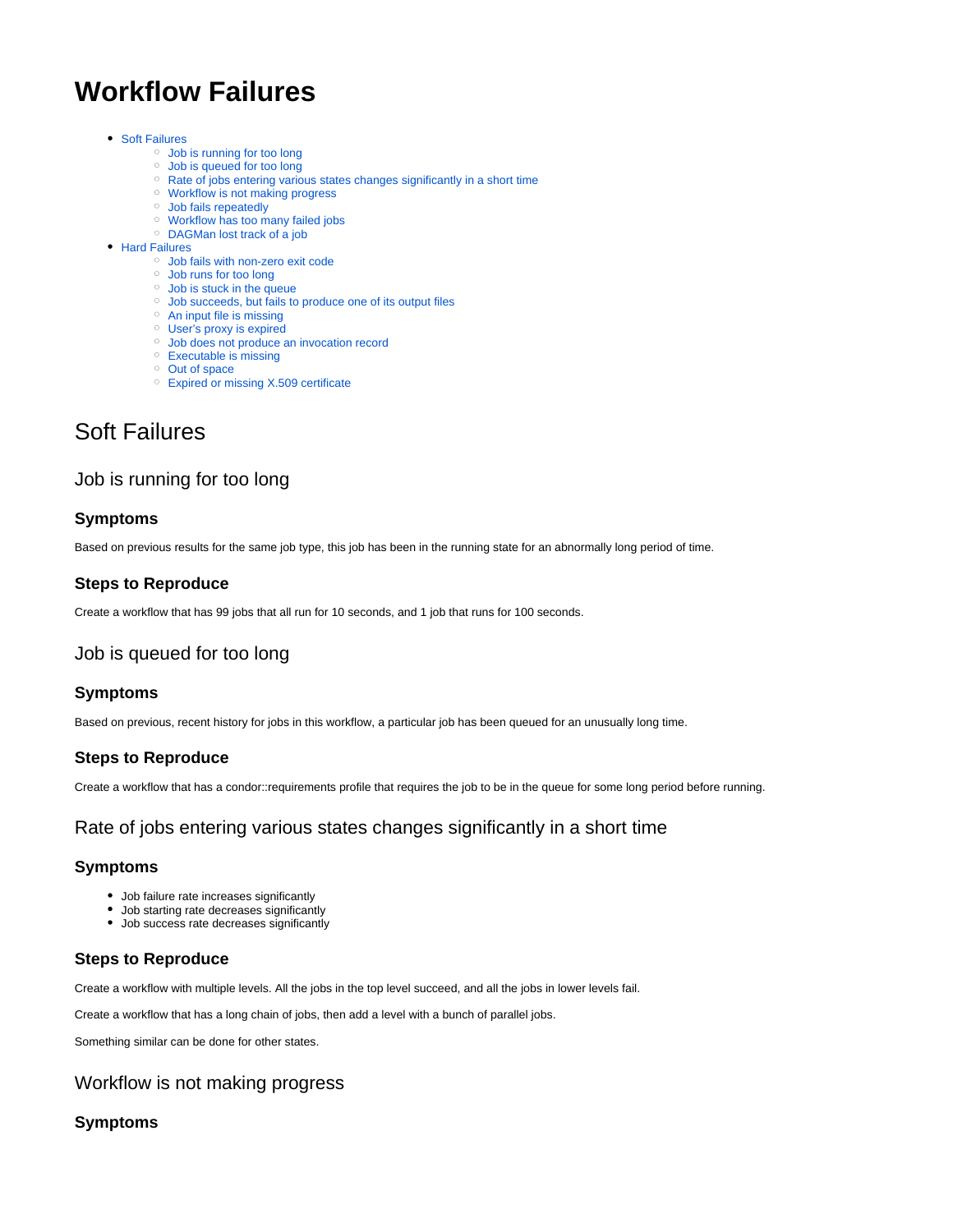No events have been seen for a given workflow for an abnormally long period of time, or the rate of events changes significantly.

#### **Steps to Reproduce**

Create a workflow that has a bunch of short jobs followed by jobs that sleep forever.

#### <span id="page-1-0"></span>Job fails repeatedly

#### **Symptoms**

Job is being retried, but has failed many times.

#### **Steps to Reproduce**

Create a workflow that has a job with retries = 100, and that always returns non-zero.

# <span id="page-1-1"></span>Workflow has too many failed jobs

#### **Symptoms**

A large percentage of jobs in the workflow has failed.

#### **Steps to Reproduce**

Create a workflow where most of the jobs fail and only a few succeed.

# <span id="page-1-2"></span>DAGMan lost track of a job

#### **Symptoms**

There are 2 cases:

1. DAGMan is running, but there are no jobs in the Condor queue. In this case DAGMan thinks a job is still running, but the job has finished. 2. DAGMan submits the same job twice and ignores the first submission. This usually happens when the first submission succeeded, but condor\_submit tells DAGMan that it did not for whatever reason.

# **Steps to Reproduce**

It is not clear what causes this problem, so it is not clear how we can reproduce it, but it usually occurs when you run a workflow and put a lot of load on the schedd. It might be possible to reproduce duplicate submissions by just waiting until a job is submitted, and then manually submitting it again. It might also be possible to reproduce this by putting a wrapper around condor\_submit that randomly returns a non-zero exit code.

# <span id="page-1-3"></span>Hard Failures

#### <span id="page-1-4"></span>Job fails with non-zero exit code

#### **Symptoms**

The return code of the job is not zero. There may also be some errors in the stdout/stderr of the job.

#### **Steps to Reproduce**

Add a job to the workflow that returns a non-zero exit code, or modify an existing job to return non-zero.

### <span id="page-1-5"></span>Job runs for too long

#### **Symptoms**

Job's status is 'Running' for too long. The definition of "too long" depends on the job type, arguments, and execution host.

#### **Steps to Reproduce**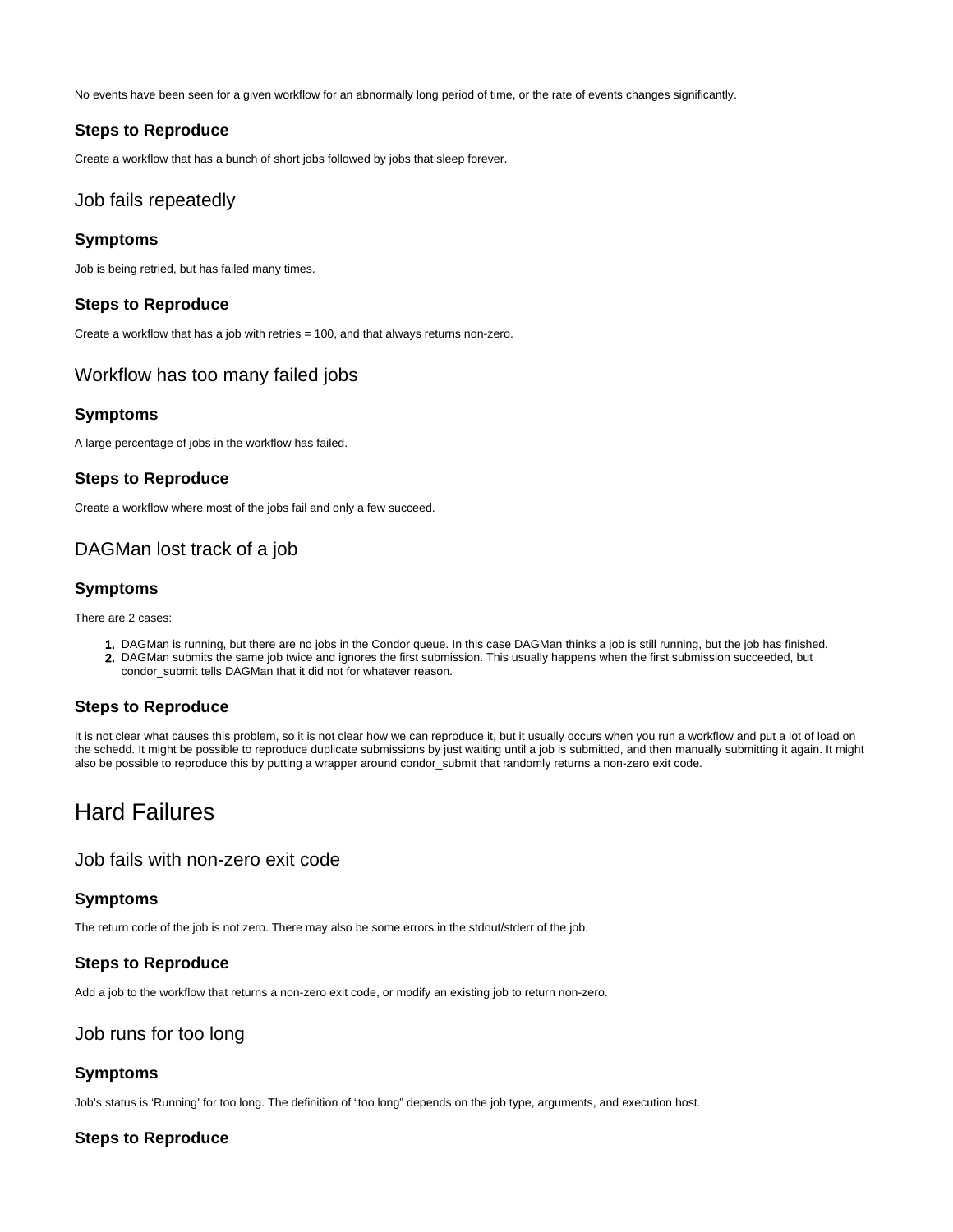Add a job to the workflow that runs /bin/sleep for longer than the expected time.

# <span id="page-2-0"></span>Job is stuck in the queue

#### **Symptoms**

The job's status is 'Idle' for too long, or the job's status is 'Held'. The definition of "too long" depends on the execution environment. This can be caused by many different things: bad requirements, requirements that do not match glideins, GRAM problems, busy site, etc.

Note: We just need some way to determine that the job is not making progress, not a diagnosis of the problem. It is sufficient to say that the job's behavior is anomalous.

#### **Steps to Reproduce**

Idle status can be achieved by submitting a job that has a Condor "requirements" expression that does not match any available resources. For example: "requirements = False".

Held status can be achieved using the "condor hold" command.

# <span id="page-2-1"></span>Job succeeds, but fails to produce one of its output files

#### **Symptoms**

A job exits with return code 0, but does not produce one or more of its expected output files. Later, a job that depends on the missing output fails with "file not found" or some other error. For example, if there are two jobs, X and Y, and a dependency X->Y, but X does not produce any outputs, then Y should fail.

#### **Steps to Reproduce**

Wrap a job in an existing workflow with a script that deletes one of the job's outputs.

# <span id="page-2-2"></span>An input file is missing

#### **Symptoms**

A job fails because one of its input files could not be located. Typically there is some sort of "file not found" error in stdout/stderr. Missing workflow inputs should fail on the stage in transfer job, missing intermediate files will either fail on a normal job, or on a stage out transfer job.

#### **Steps to Reproduce**

For a missing workflow input, locate a file that is listed in the replica catalog for the workflow and move it to another location. For a missing intermediate file, wrap a job in the workflow with a script that deletes an output file.

# <span id="page-2-3"></span>User's proxy is expired

#### **Symptoms**

Grid jobs fail on submission and go into Held state. Transfer jobs fail with an error in stdout/stderr.

#### **Steps to Reproduce**

Start running a workflow that uses Globus for either job submissions or GridFTP for transfers, and then either delete the user's proxy, or create a new proxy with a very short lifetime.

#### <span id="page-2-4"></span>Job does not produce an invocation record

#### **Symptoms**

Condor and DAGMan consider the job finished, but the stdout/stderr files for the job are empty, and there are no Kickstart invocation records.

#### **Steps to Reproduce**

<span id="page-2-5"></span>Modify a job in a planned workflow so that a) it doesn't use a Kickstart wrapper, and b) it sends all of its stderr/stdout to /dev/null.